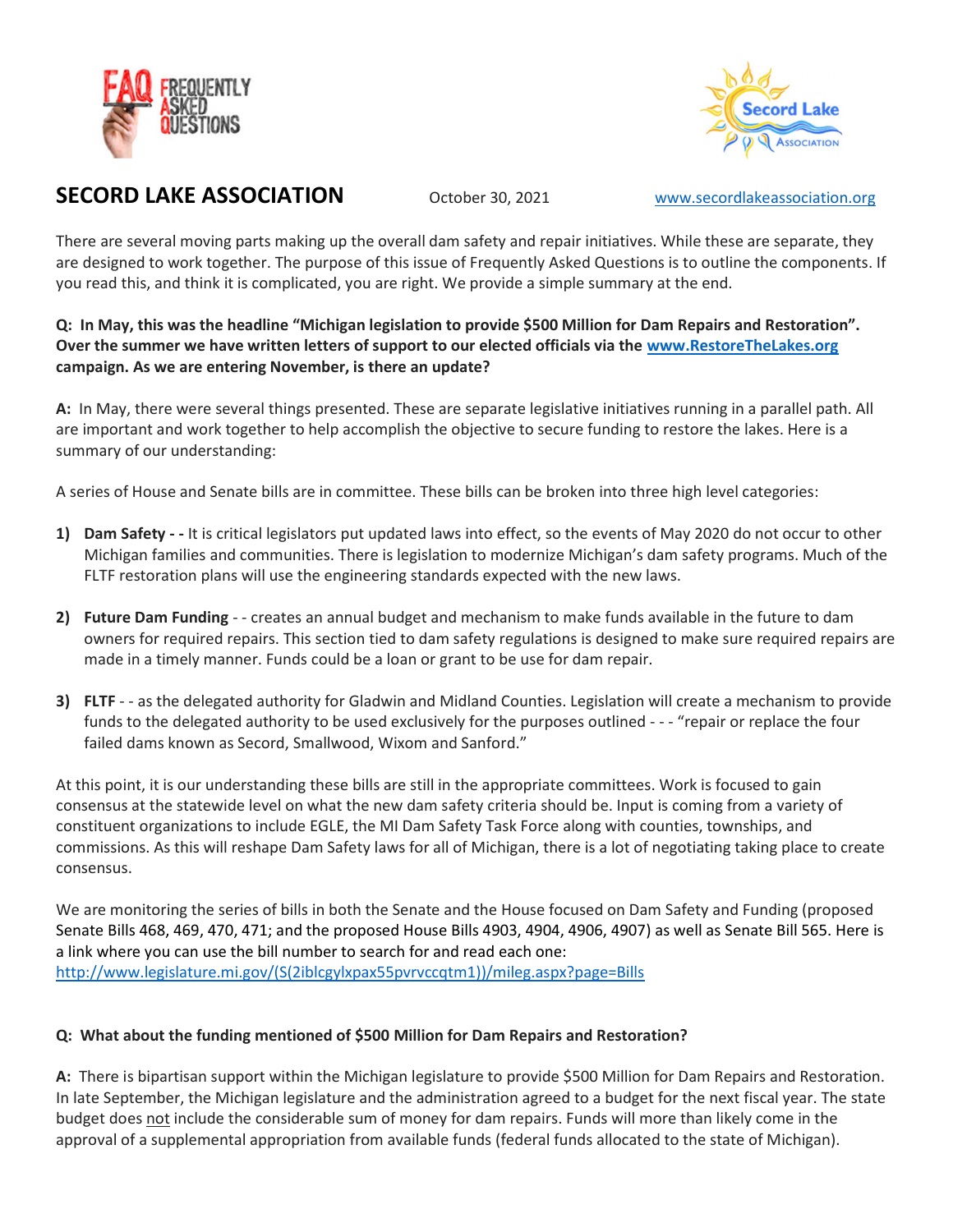At this point, our understanding is there are ongoing negotiations at the highest levels of the Michigan State Government to determine how to allocate the federal supplemental funds. There are many needs around the state for a portion of this one-time federal funding. We believe the lawmakers will finalize the entire supplemental budget at one time rather than by piece meal. This process may extend into December.

### Q: What is Senate Bill 565?

A: The state of Michigan has approximately \$10 Billion available from various federal support funds to allocate to various projects. There are constraints on how this one-time federal funding can be spent. The legislative branch along with the Governors' office is currently working to determine how these funds are allocated.

From an expectations perspective, we believe this process will take into December to conclude. There are many needs in the state for this one-time federal assistance.

Senate Bill 565 has been introduced in the Senate Appropriations Committee. This is a \$2.5 Billion Water Infrastructure Supplemental bill. You can read the bill here: http://www.legislature.mi.gov/documents/2021-2022/billintroduced/Senate/pdf/2021-SIB-0565.pdf

This supplemental bill (meaning this is one-time spending) focuses on various water infrastructure issues within the state. The table below outlines the items contained in this proposed spending bill:

| 565?                                                                                                                                                                                                                                                                     |               |  |
|--------------------------------------------------------------------------------------------------------------------------------------------------------------------------------------------------------------------------------------------------------------------------|---------------|--|
| an has approximately \$10 Billion available from various federal support funds to allocate to<br>are constraints on how this one-time federal funding can be spent. The legislative branch along<br>ice is currently working to determine how these funds are allocated. |               |  |
| erspective, we believe this process will take into December to conclude. There are many needs in<br>me federal assistance.                                                                                                                                               |               |  |
| n introduced in the Senate Appropriations Committee. This is a \$2.5 Billion Water Infrastructure<br>can read the bill here: http://www.legislature.mi.gov/documents/2021-<br>nate/pdf/2021-SIB-0565.pdf                                                                 |               |  |
|                                                                                                                                                                                                                                                                          |               |  |
| meaning this is one-time spending) focuses on various water infrastructure issues within the<br>butlines the items contained in this proposed spending bill:                                                                                                             |               |  |
|                                                                                                                                                                                                                                                                          |               |  |
| Clean Water Infrastructure                                                                                                                                                                                                                                               | \$235,000,000 |  |
| <b>Dam Risk Reduction Revloving Loan Fund</b>                                                                                                                                                                                                                            | \$650,000,000 |  |
| Drinking Water Program                                                                                                                                                                                                                                                   | \$400,000,000 |  |
| <b>Emergency Dam Safety Action Fund</b>                                                                                                                                                                                                                                  | \$15,000,000  |  |
| <b>Emergency Dam Safety Grant Program</b>                                                                                                                                                                                                                                | \$15,000,000  |  |
| Failing Septic System Loans                                                                                                                                                                                                                                              | \$35,000,000  |  |
| Geologic Data Collection                                                                                                                                                                                                                                                 | \$15,000,000  |  |
| <b>Healthy Hydration</b>                                                                                                                                                                                                                                                 | \$85,000,000  |  |
| Lead Line Replacement                                                                                                                                                                                                                                                    | \$600,000,000 |  |
| Michigan Water Use Advisory Council Recommendations                                                                                                                                                                                                                      | \$5,000,000   |  |
| PFAS Remediation Grant Program                                                                                                                                                                                                                                           | \$100,000,000 |  |
| <b>Public Health Risk Reduction Grants</b>                                                                                                                                                                                                                               | \$20,000,000  |  |
| Storm Water and Wastewater Program Grants                                                                                                                                                                                                                                | \$100,000,000 |  |
| Waste Water - Clean Water Infrastructure Grants                                                                                                                                                                                                                          | \$200,000,000 |  |
| <b>Wetland Mitigation Grants</b>                                                                                                                                                                                                                                         | \$10,000,000  |  |

Some of the language in this supplemental bill requires certain Senate Bills to become law for the funds to be spent or distributed. Senate Bill 470 focused on Dam Safety and Emergency Dam Safety funding is one of the bills specified.

Senate Bill 565 needs to be approved by the Senate Appropriations Committee before going to the full Senate for a vote. From there, the bill goes to the House to be reviewed by the House Appropriations Committee before going to the House floor for a vote. Once passed by the legislative branch, the bill goes to the Governor for her approval for passage.